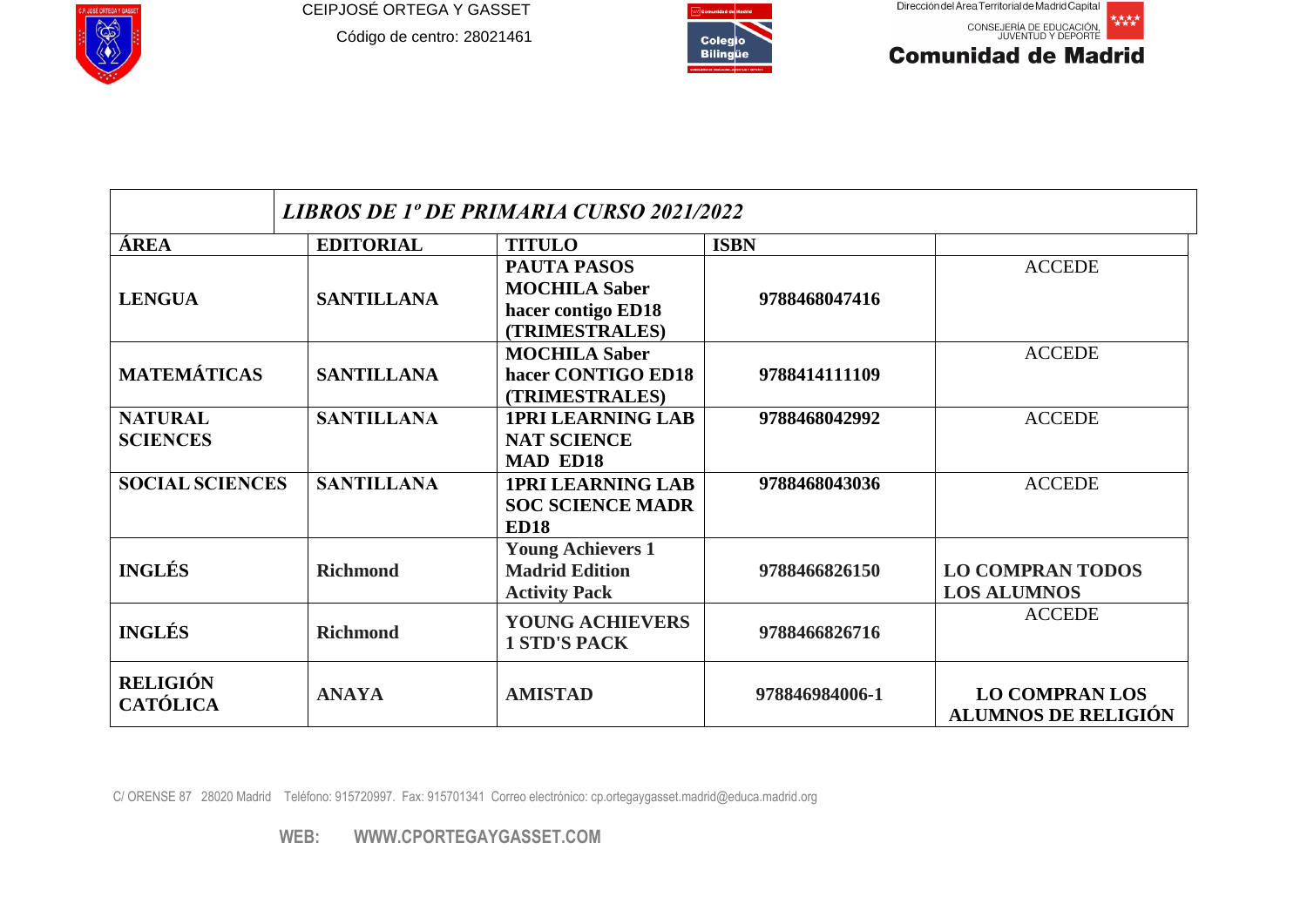



|                                    | LIBROS DE 2º DE PRIMARIA CURSO 2021/2022 |                                                              |               |                                                     |  |
|------------------------------------|------------------------------------------|--------------------------------------------------------------|---------------|-----------------------------------------------------|--|
| ÁREA                               | <b>EDITORIAL</b>                         | <b>TITULO</b>                                                | <b>ISBN</b>   |                                                     |  |
| <b>LENGUA</b>                      | <b>SANTILLANA</b>                        | <b>MOCHILA Saber hacer</b><br>contigo ED18<br>(TRIMESTRALES) | 9788468047461 | <b>ACCEDE</b>                                       |  |
| <b>MATEMÁTICAS</b>                 | <b>SANTILLANA</b>                        | <b>MOCHILA Saber hacer</b><br>contigo ED18<br>(TRIMESTRALES) | 9788468047478 | <b>ACCEDE</b>                                       |  |
| <b>INGLÉS</b>                      | Richmond                                 | Young Achievers 2 Madrid<br><b>Edition Activity Pack</b>     | 9788466826235 | <b>LO COMPRAN TODOS LOS</b><br><b>ALUMNOS</b>       |  |
| <b>INGLÉS</b>                      | Richmond                                 | YOUNG ACHIEVERS 2<br><b>STD'S PACK</b>                       | 9788466827935 | <b>ACCEDE</b>                                       |  |
| <b>NATURAL</b><br><b>SCIENCES</b>  | <b>SANTILLANA</b>                        | 2PRI LEARNING LAB NAT<br><b>SCIENCE MAD ED18</b>             | 9788468042985 | <b>ACCEDE</b>                                       |  |
| <b>SOCIAL</b><br><b>SCIENCES</b>   | <b>SANTILLANA</b>                        | 2PRI LEARNING LAB SOC<br><b>SCIENCE MADR ED18</b>            | 9788468042886 | <b>ACCEDE</b>                                       |  |
| <b>RELIGIÓN</b><br><b>CATÓLICA</b> | <b>ANAYA</b>                             | <b>AMISTAD</b>                                               | 9788469840092 | <b>LO COMPRAN LOS</b><br><b>ALUMNOS DE RELIGIÓN</b> |  |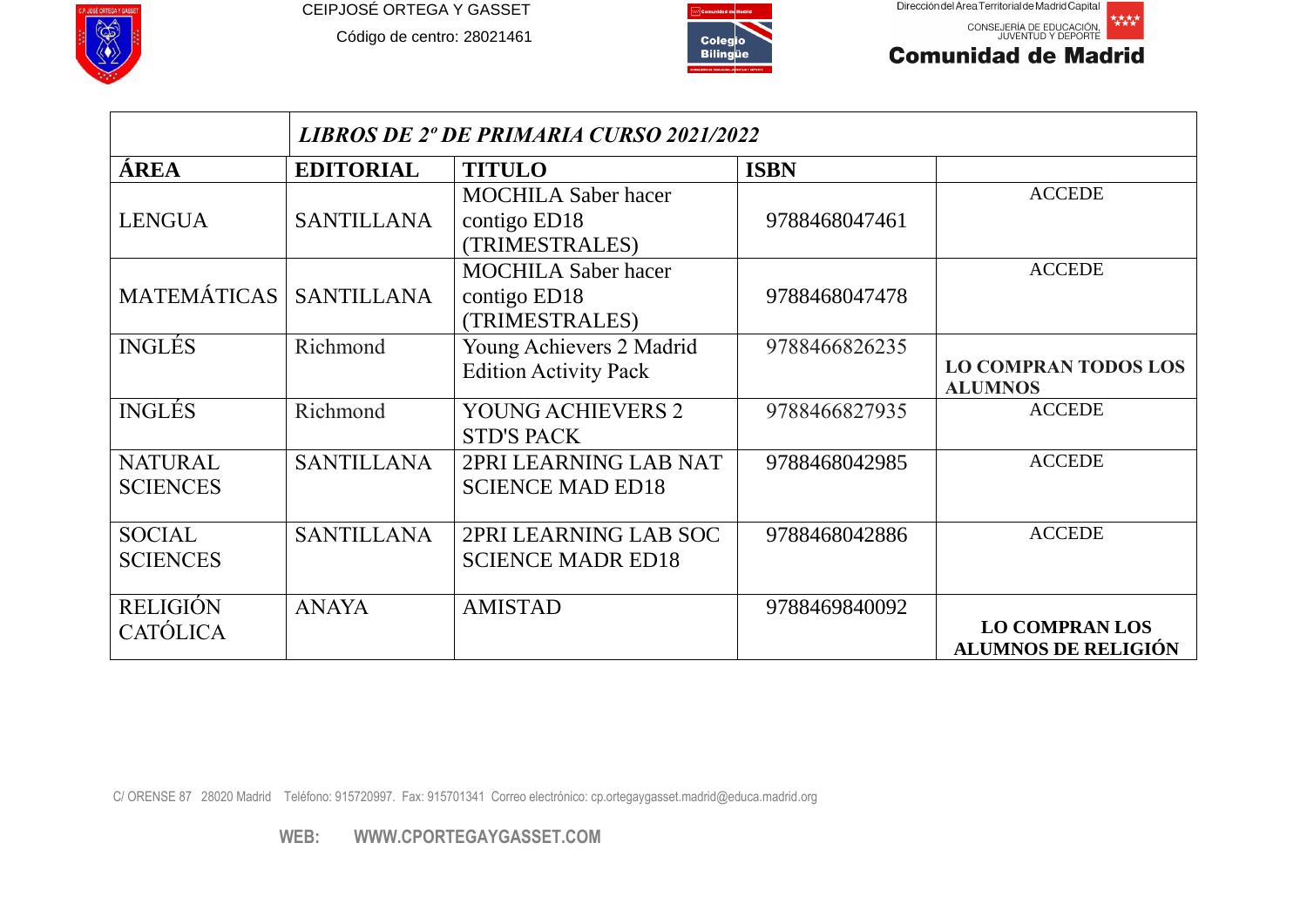



| LIBROS DE 3º DE PRIMARIA CURSO 2021/2022 |                   |                                            |               |                         |  |
|------------------------------------------|-------------------|--------------------------------------------|---------------|-------------------------|--|
| ÁREA                                     | <b>EDITORIAL</b>  | <b>TITULO</b>                              | <b>ISBN</b>   |                         |  |
| <b>LENGUA</b>                            | <b>SANTILLANA</b> | <b>3PRI LENGUA SHC</b><br><b>ED18</b>      | 9788468047386 | <b>ACCEDE</b>           |  |
| <b>MATEMÁTICAS SANTILLANA</b>            |                   | <b>3PRI MATEMATICAS</b><br><b>SHC ED18</b> | 9788414111864 | <b>ACCEDE</b>           |  |
| <b>INGLÉS</b>                            | <b>Richmond</b>   | - Young Achievers 3                        | 9788466826259 | <b>LO COMPRAN TODOS</b> |  |
|                                          |                   | <b>Madrid Edition Activity</b>             |               | <b>LOS ALUMNOS</b>      |  |
|                                          |                   | Pack                                       |               |                         |  |
| <b>INGLÉS</b>                            | <b>Richmond</b>   | <b>YOUNG ACHIEVERS 3</b>                   | 9788466826938 | <b>ACCEDE</b>           |  |
|                                          |                   | <b>STUDENT'S BOOK</b>                      |               |                         |  |
| <b>NATURAL</b>                           | <b>SANTILLANA</b> | <b>3PRI LEARNING LAB</b>                   | 9788468047096 | <b>ACCEDE</b>           |  |
| <b>SCIENCES</b>                          |                   | <b>NAT SCIEN MAD ED18</b>                  |               |                         |  |
|                                          |                   |                                            |               |                         |  |
| <b>SOCIAL</b>                            | <b>SANTILLANA</b> | <b>3PRI LEARN LAB</b>                      | 9788468047126 | <b>ACCEDE</b>           |  |
| <b>SCIENCES</b>                          |                   | <b>SOCIAL SCIENCE</b>                      |               |                         |  |
|                                          |                   | <b>MAD ED18</b>                            |               |                         |  |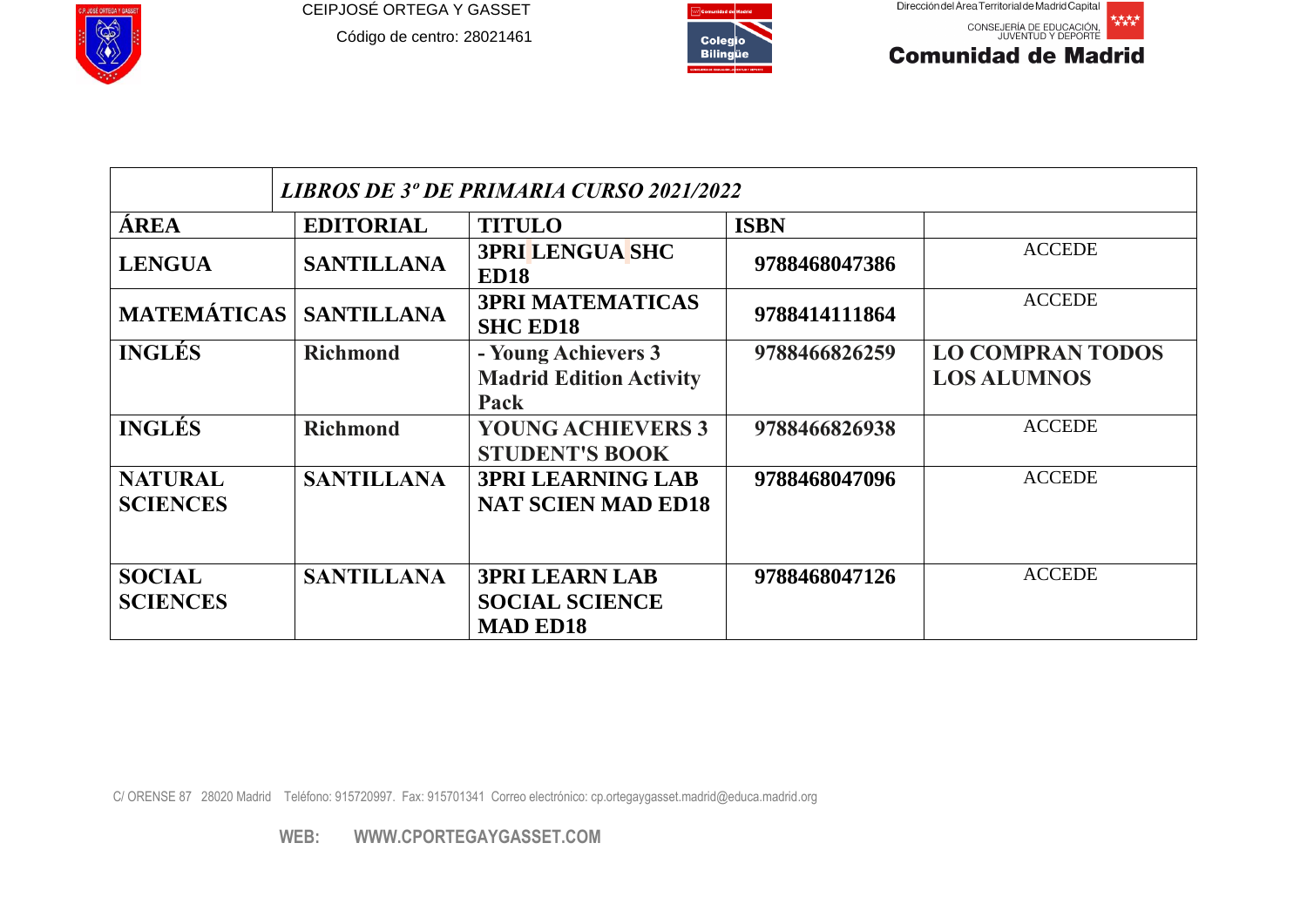





|                                   | LIBROS DE 4º DE PRIMARIA CURSO 2021/2022 |                                                                     |               |                                                         |  |
|-----------------------------------|------------------------------------------|---------------------------------------------------------------------|---------------|---------------------------------------------------------|--|
| ÁREA                              | <b>EDITORIAL</b>                         | <b>TITULO</b>                                                       | <b>ISBN</b>   |                                                         |  |
| <b>LENGUA</b>                     | <b>SANTILLANA</b>                        | <b>SABER HACER</b>                                                  | 9788468029566 | <b>ACCEDE</b>                                           |  |
| <b>MATEMÁTICAS</b>                | <b>SANTILLANA</b>                        | <b>SABER HACER</b>                                                  | 9788483056097 | <b>ACCEDE</b>                                           |  |
| <b>INGLÉS</b>                     | <b>Richmond</b>                          | <b>Young Achievers 4 Madrid</b><br><b>Edition Activity Pack:</b>    | 9788466826327 | <b>LO COMPRAN</b><br><b>TODOS LOS</b><br><b>ALUMNOS</b> |  |
| <b>INGLÉS</b>                     | <b>Richmond</b>                          | <b>YOUNG ACHIEVERS 4</b><br><b>STUDENT'S BOOK</b>                   | 9788466826952 | <b>ACCEDE</b>                                           |  |
| <b>NATURAL</b><br><b>SCIENCES</b> | <b>SANTILLANA</b>                        | <b>4PRI LEARNING LAB</b><br><b>NAT SCIENC MADRID</b><br><b>ED19</b> | 9788468051765 | <b>ACCEDE</b>                                           |  |
| <b>SOCIAL</b><br><b>SCIENCES</b>  | <b>SANTILLANA</b>                        | <b>4PRI LEARNING LAB</b><br><b>SOC SCIENC MADRID</b><br><b>ED19</b> | 9788468051857 | <b>ACCEDE</b>                                           |  |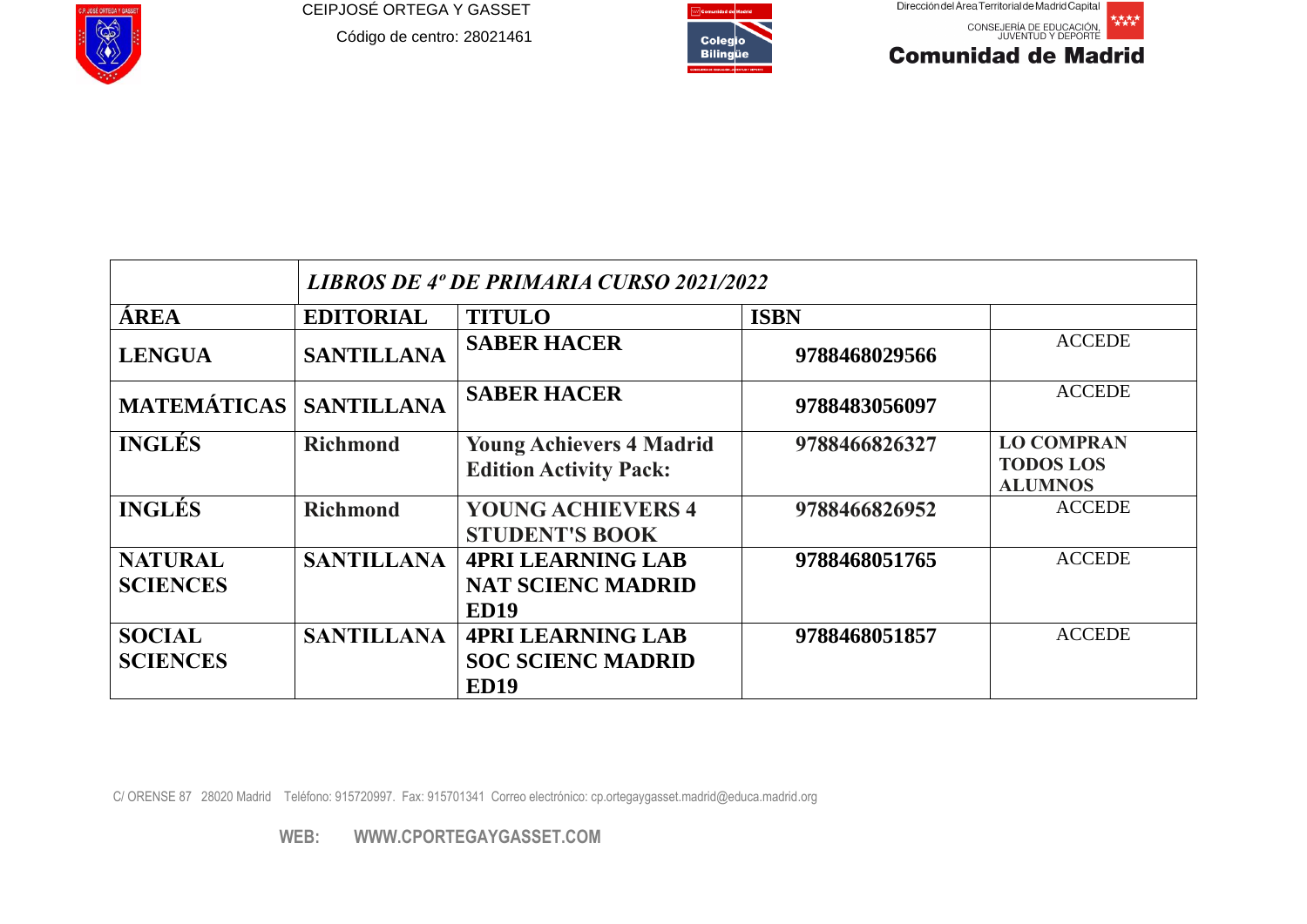



|                          |                   | LIBROS DE 5º DE PRIMARIA CURSO 2021/2022 |               |               |
|--------------------------|-------------------|------------------------------------------|---------------|---------------|
| ÁREA                     | <b>EDITORIAL</b>  | <b>TITULO</b>                            | <b>ISBN</b>   |               |
| <b>LENGUA</b>            | <b>SANTILLANA</b> | <b>LENGUA SHC ED19</b>                   | 9788468048895 | <b>ACCEDE</b> |
| MATEMÁTICAS   SANTILLANA |                   | <b>MATEMATICAS</b><br><b>SHC ED19</b>    | 9788468048963 | <b>ACCEDE</b> |
| <b>INGLÉS</b>            | <b>RICHMOND</b>   | <b>YOUNG</b>                             | 9788466828277 | <b>ACCEDE</b> |
|                          |                   | <b>ACHIEVERS 5</b>                       |               |               |
|                          |                   | <b>MADRID EDITION</b>                    |               |               |
|                          |                   | <b>STUDENT'S BOOK</b>                    |               |               |
| <b>NATURAL</b>           | <b>SANTILLANA</b> | <b>5PRI LEARNING</b>                     | 9788468051802 | <b>ACCEDE</b> |
| <b>SCIENCES</b>          |                   | <b>LAB NAT SCIENC</b>                    |               |               |
|                          |                   | <b>MADRID ED19</b>                       |               |               |
| <b>SOCIAL</b>            | <b>SANTILLANA</b> | <b>5PRI LEARNING</b>                     | 9788468051840 | <b>ACCEDE</b> |
| <b>SCIENCES</b>          |                   | <b>LAB SOCIAL SCIEN</b>                  |               |               |
|                          |                   | <b>MADRID ED19</b>                       |               |               |